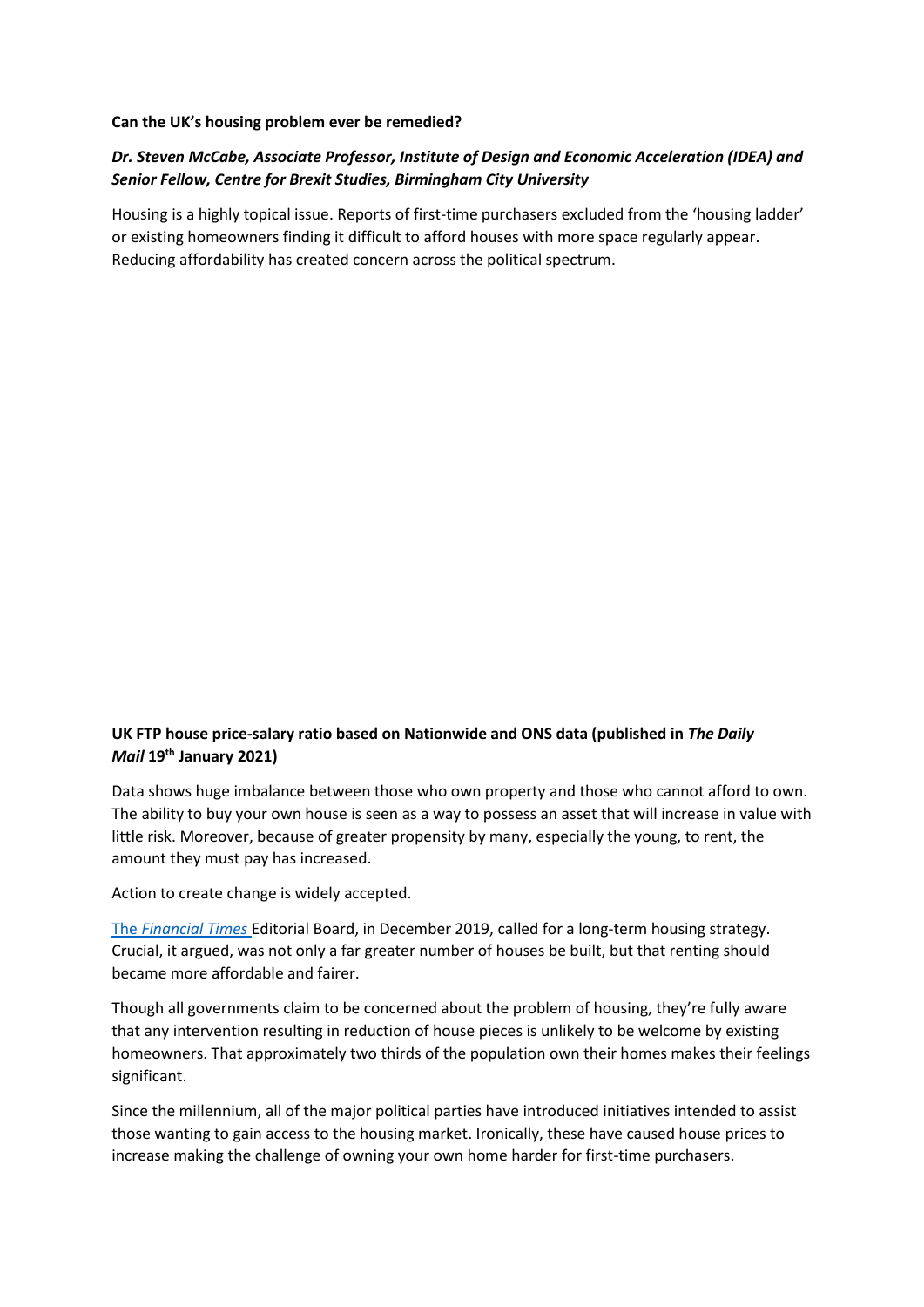Cynics contend that those most instrumental in the supply of new houses, large developers who typically build 90%, are not sufficiently motivated to increase output. Indeed, though there's a good argument that increased house prices related to the scarcity of land, the involvement of developers in this trend is significant.

The history of housebuilding since the 1970s demonstrates a shift away from small and mediumsized local companies in favour of the larger, national corporate outfits. This is not by accident. Larger companies have greater access to finance and their influence has driven land prices up.

Housebuilding increasingly displays characteristics resonant of an oligopoly. Relatively few suppliers are responsible for a significant proportion of what's available to buyers. Large developers' ability to use their corporate 'muscle' to force up the price of land has enabled them to effectively exclude smaller outfits and choice. Though not acting as a cartel, which would be illegal, and following liquidity crises experienced in previous decades, such house builders use control of 'landbanks' to their commercial advantage.

By limiting output, as large house builders are criticised for doing, they effectively ensure prices for their product remain high which, of course, as well as enabling them to garner an adequate return on investment in land, has an aggregate impact on the stock of all houses. Overall, the price of houses rises.

If first-time purchasers feel they lose out, developers certainly do not. In *[The Byline Times](https://bylinetimes.com/2020/11/25/the-government-cannot-build-its-way-out-of-englands-housing-crisis/)* last November*,* Julian Mercer reported on the fact that researchers from Sheffield Hallam University calculate that Persimmon, the UK's biggest house builder, make £66,000 profit on every house it builds allowing directors to share in a £400 million bonus.

Economics commentator Liam Halligan in a comment for Conservative supporting *[Telegraph](https://www.telegraph.co.uk/business/2020/07/04/britains-grasping-housebuilders-must-shaken-foundations/)* last July, 'Britain's grasping house builders must be shaken to their foundations', concurs with the view that housebuilders actively engage in in creating "contrived scarcity". Halligan quotes a conversation with upmarket developer Tony Pidgley who died shortly before publication. Pidgely, surprisingly, acknowledges that the vast proportion of house builders' profit is based on their ability to engage in "land-banking" involving holding onto land until house prices have risen to generate handsome returns.

The question of how the situation can be remedied is as relevant now as it was in 2004 when Kate Barker, then a member of the Bank of England's MPC (monetary policy committee), was asked by Tony Blair's Labour government to produce a report considering ways in which supply of housing might be increased. Though Barker's intentions were honourable, it's notable that house prices did not fall; quite the contrary. Worse, four years later, in 2008, the impact of the financial crisis, was caused by over-exposure of lenders who provided finance to frenzied property developers availing of increased returns.

The 2013 'Help to Buy' scheme, launched under David Cameron's Coalition government with the LibDems, was explicitly intended to assist first-time buyers. Commenced on April  $1<sup>st</sup>$  and available until last year, this initiative allowed buyer of any newly built house to raise only 5% of the property's value as a deposit. The government through the Homes and Communities Agency (HCA) supplemented an additional 20% of the value as an attractively priced loan requiring no interest for first five years.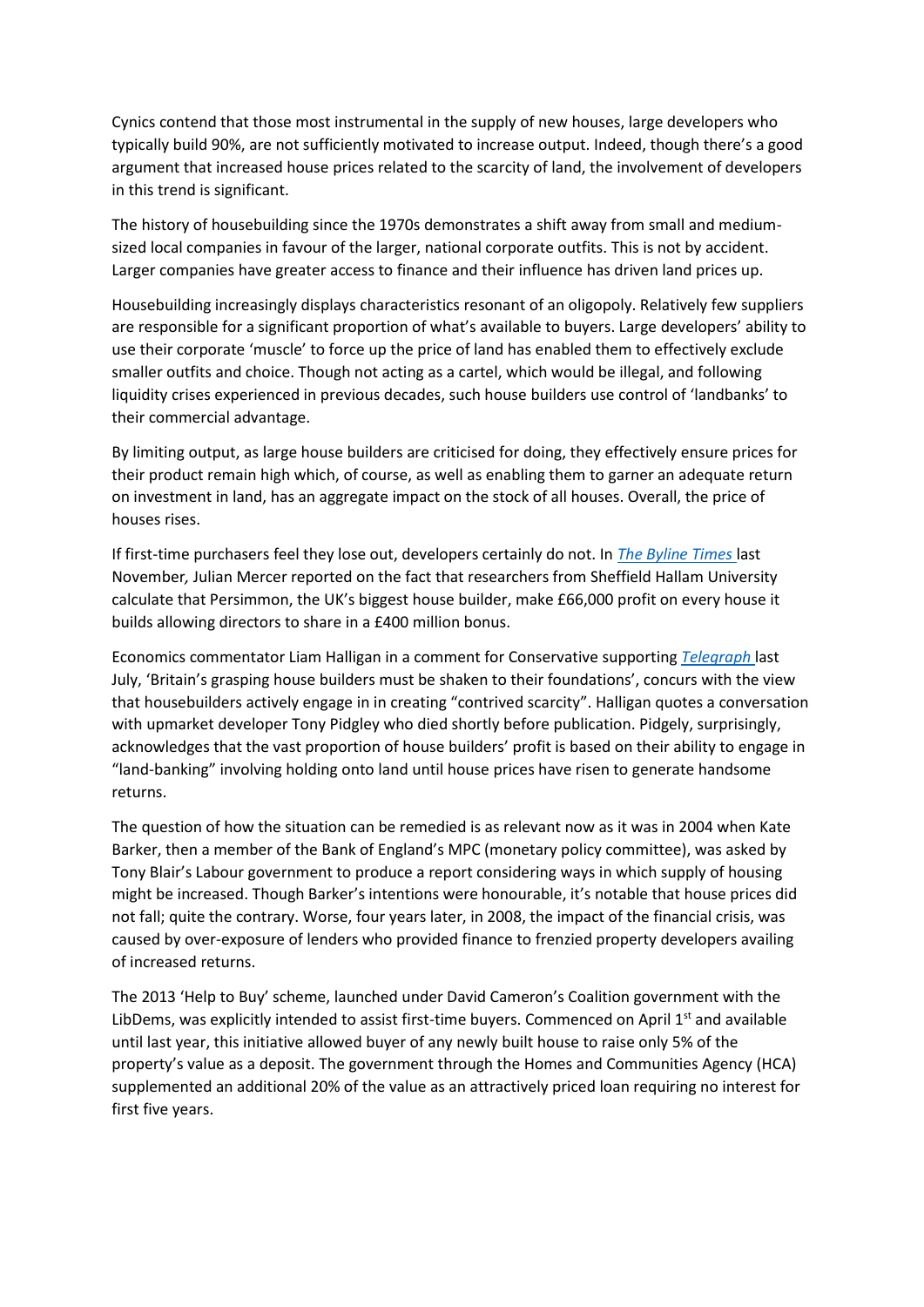Increased demand by first-time purchasers due to 'Help to buy', unsurprisingly, caused average UK house prices to increase by, it's estimated, 5%. This undermined the challenge faced by all subsequent purchasers, including those wishing to move to larger houses.

Carozzi, Hilber and Yu, from the Centre for Economic Performance at the London School of Economics, in their March 2020 paper, *On the Economic Impacts of Mortgage Credit Expansion Policies: Evidence from Help to Buy* are forthright in their view that data they've analysed shows that 'credit constrained' households have not been assisted by 'Help to buy'. As they state, "Only developers or land-owners, not new buyers" benefitted. Moreover, contrary to its objective, 'Help to buy' they claim may have led to "unwanted regressive distributional effects."

The most recent initiative launched last year to stimulate the housing market which had, similar to the majority of other sectors, been negatively affected by the impact of coronavirus, was a 'holiday' on stamp duty paid on all houses up to the value of £500,000. Given supressed demand for house had been predicted to lead fall in prices, it might be argued that the impact of the pandemic would be beneficial for those wishing to buy their first house.

Crucially, requiring purchasers to pay less tax did not just support an ailing housing market. As has occurred with all previous interventions in the housing market, prices have increased.

According to data published by the Halifax in January, in the six months since the introduction of the stamp duty holiday, the average price of a house has risen by £14,000.

House sales were, with the prospect of an end to the stamp duty holiday on  $31<sup>st</sup>$  March, starting to dip. However, as *[The Financial Times](https://www.ft.com/content/43737eeb-ac52-4687-93dd-0f601f187db9:)* reports, the extension announced by Rishi Sunak in the March budget has resulted in another "sales boom" causing prices to rise[.](https://www.ft.com/content/43737eeb-ac52-4687-93dd-0f601f187db9)

## UK housing sales rise again in March

Monthly sales agreed



Source: TwentyCi © FT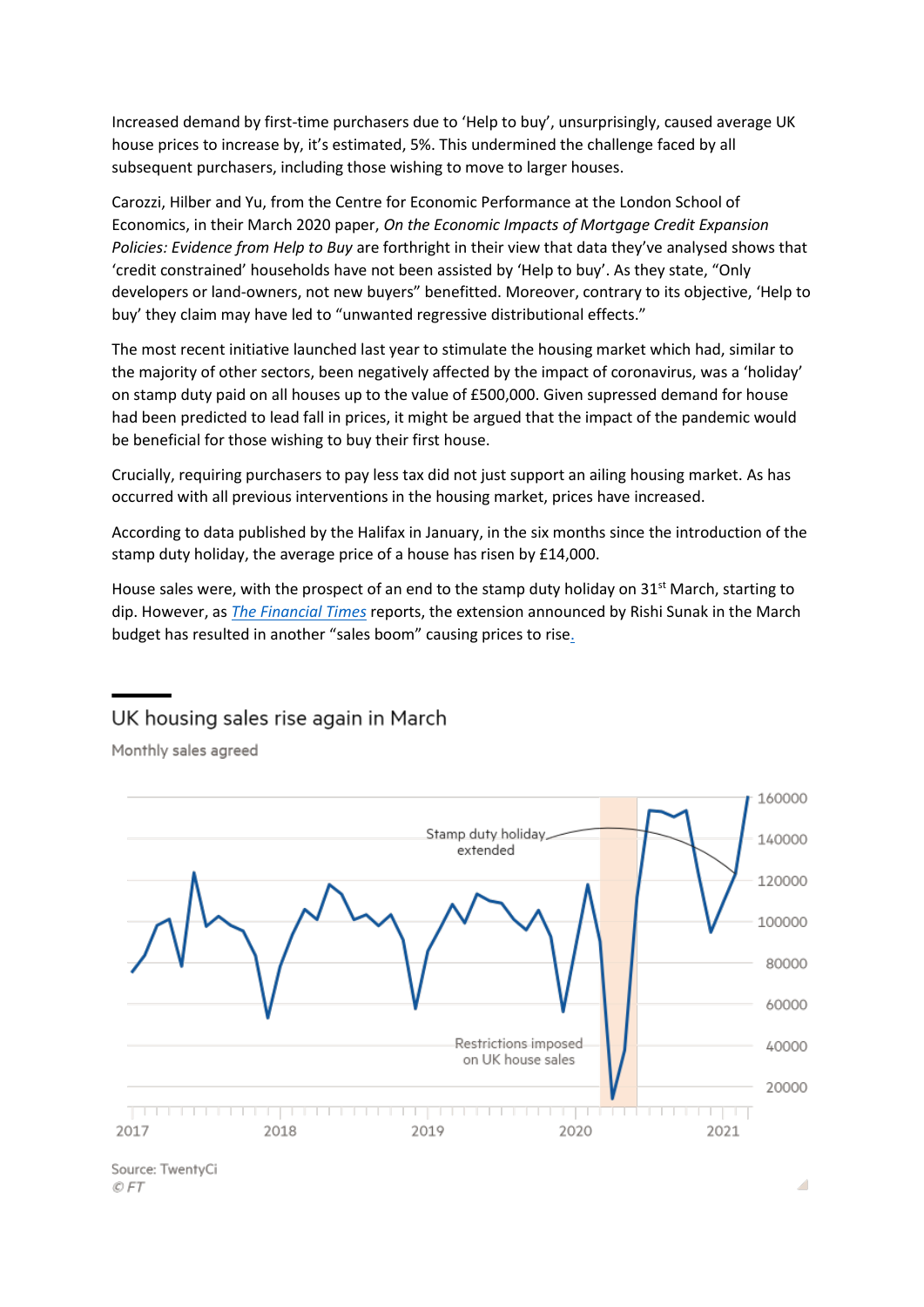Unless stamp duty is permanently terminated, called for by many leading commentators to end the anomalies it produces, once the extension of the holiday expires it's likely there'll be a cooling off and, potentially, a drop in prices. However, whether this leads to the sort of crisis some suggest possible, is open to conjecture.

Many housing analysts contend that prices of British housing are increasing too rapidly and beyond the 'safe limit'. The danger of an unexpected crisis leading to sudden collapse has been a concern posited by many for some time. Coronavirus and predicted job losses was seen as a catalyst for such a crisis. That events have turned out to be not as dreadful as suggested might be a considered cause for celebration. Apart from, perhaps, those trying to gain access to the housing market.

However, as Martin Farrer writing in *[The Guardian](https://www.theguardian.com/money/2021/apr/05/bubble-or-boom-why-ultra-low-interest-rates-mean-house-prices-may-never-bust.)* believes, ultra-low interest rates and extremely long loan periods, up to 50 years, may mean a 'bursting' of house prices may never occur and a perpetual 'bubble' becomes the new normal.

This is hardly likely to bring much cheer to hard pressed potential homeowners. The young, frequently part of the 'precariat', whose wages are highly unlikely to rise in line with house price inflation, will suffer added disadvantage. For them, affordability is likely to become more pronounced than ever.

Which brings us back to the question, can the housing problem ever be remedied?

Suggestions by experts in *[The Guardian](https://www.theguardian.com/business/2021/apr/01/how-do-we-fix-the-uk-housing-crisis-experts?CMP=Share_AndroidApp_Other.)* of "six ways" to tackle the UK housing crisis are provide some interesting pointers of what's needed. One, 'Build differently', involves adopting 'modern methods' of construction based on prefabrication in factories and rapid assembly on site.

This approach, by which houses may be erected up to four times more quickly than by traditional bricks and mortar is not without detractors. Critics cite the fact that such forms of construction are more prone to later remedial problems and harder to adapt. Worryingly, such critics stress, as demonstrated by the continuing scandal concerned with cladding, such systems are more prone to the danger of fire than houses constructed with masonry.

This 'solution' ignores is the fact that in order to increase the supply of houses, regardless of whatever way they're produced and assembled, more land is required. Availability of land has been at the heart of the problem and, though reclamation is possible, as has occurred in Holland, is finite in supply.

Planning regulations, including the Town and Country Planning Act 1990, intended to ensure unrestricted development does not destroy the environment, is condemned by some as an impediment to increased supply. This argument is refuted by those who assert what's needed is a very different approach to the supply of housing which must recognise the importance of affordable housing; included in *The Guardian's* six suggestions.

Recent history does not bide well for the supply of affordable or social housing. Indeed, as reported in this article, the intention to replace existing arrangements with a national infrastructure levy, "details of which are unclear", may mean even fewer affordable houses are built in future.

Five years ago, in *Profits before Volume? Major housebuilders and the crisis of housing supply,* published in 2016, Tom Archer and Ian Cole from Sheffield Hallam University's Centre for Regional, Economic and Social Research, argued that large housebuilders' unwillingness to increase supply would exacerbate the gap between what was available and demand.